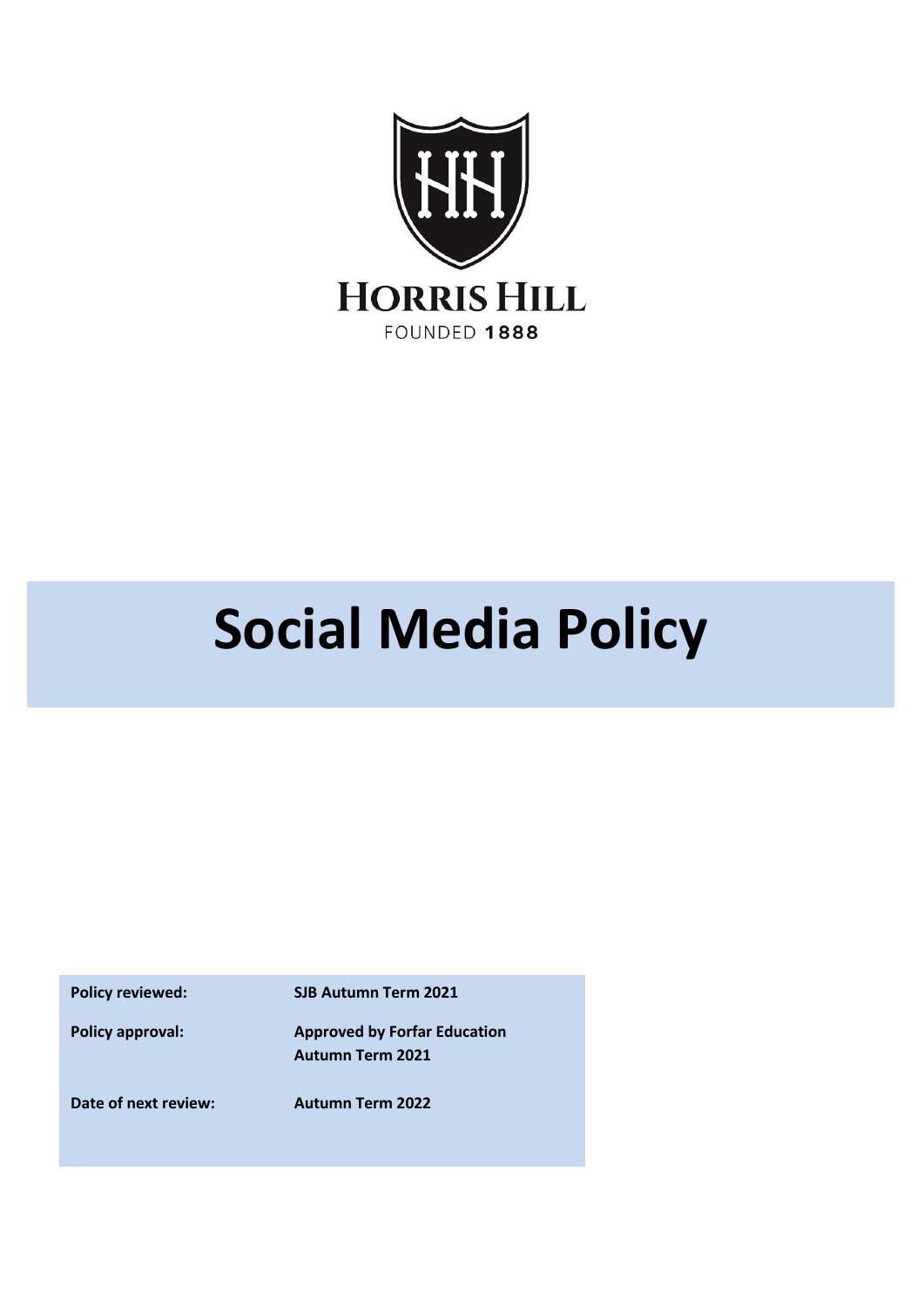- 1 **Introduction:** The School recognises that the internet provides unique opportunities to participate in interactive discussions and share information on particular topics using a wide variety of social media, such as Facebook, LinkedIn, Twitter, Instagram, Snapchat, Whatsapp and all other internet postings including blogs, wikis and other interactive websites. It is also a valuable educational tool.
- 2 **Purpose:** This policy applies to the use of social media for School and your own personal purposes, whether during normal working hours or in your personal time. Its purpose is to help staff avoid the potential pitfalls of sharing information on social media sites and should be read in conjunction with the acceptable use policy for pupils. This policy is designed for your protection.
- 3 **IT facilities:** The policy applies regardless of whether the social media is accessed using the School's IT facilities and equipment or your personal devices.
- 4 **Personal use:** The School permits the incidental use of the internet and social media so long as it is kept to a minimum and takes place substantially out of normal working hours. Use must not interfere with your work commitments (or those of others). Personal use is a privilege and not a right. If the School discovers that excessive periods of time have been spent on the internet provided by the School either in or outside working hours, disciplinary action may be taken and internet access may be withdrawn without notice at the discretion of the Head.
- 5 **Guiding principles:** Staff are required to behave responsibly at all times and adhere to the following principles:
	- 5.1 You should not be "Friends" with, "Followers" of, or connect with pupils on any social media or other interactive network. It would be considered inappropriate to connect with pupils on a personal account. Depending on the circumstances, it may also be inappropriate to connect with parents, guardians or carers.
	- 5.2 You must be mindful of how you present yourself and the School on such media. Staff are entitled to a social life like anyone else. However, the extra-curricular life of an employee at the School has professional consequences and this must be considered at all times when sharing personal data.
	- 5.3 You should always represent your own views and must not allude to other people's personal views in your internet posts. You must not publish anything which could identify colleagues, pupils, parents or guardians on any personal social media account, personal webpage or similar platform without the prior consent of the Head in writing. This includes photos, videos, or other materials such as pupil work.
	- 5.4 When writing an internet post, you should consider whether the contents would be more appropriate in a private message. While you may have strict privacy controls in place, information could still be shared by others. It is always sensible to consider that any information posted may not remain private.